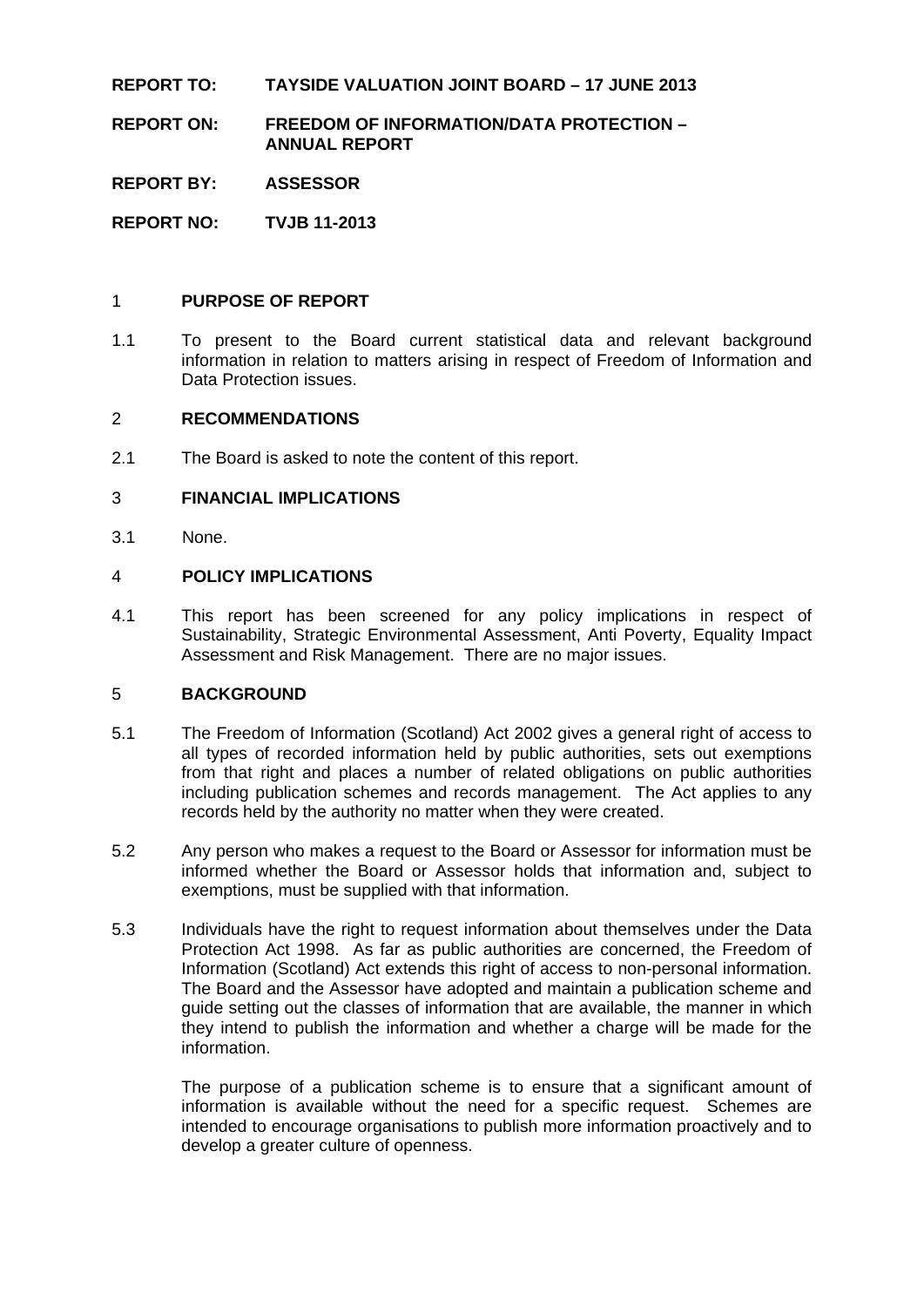- 5.4 At its meeting on 28 January 2013 the Board noted that the Scottish Information Commissioner's Model Publication Scheme 2013 would be adopted by the Board and the Assessor. The Publication Scheme and Guide to Information are now in place.
- 5.5 It should also be noted that the Assessor continues to receive requests for information on a regular basis, with these requests being made by applicants without reference to the Freedom of Information Act. In such cases, information is normally provided as appropriate on a "business as usual" basis without the necessity of formal recourse to the Act.
- 5.6 Where information is not otherwise available, specific requests can be made. These must be responded to in terms of the Freedom of Information legislation, having regard to, amongst others, exemptions, time limits and review procedures.
- 5.7 A summary of the number of specific requests received by the Board and Assessor during the financial year 2012/13 is contained in Appendix A. It can be seen that relatively few formal requests for information in terms of the legislation have been received. It is considered that the extent of information made available routinely has reduced the necessity for stakeholders to submit formal requests.
- 5.8 The Depute Assessor has been appointed by the Assessor as the officer responsible for the Board's Freedom of Information and Data Protection administration, and he is also Secretary to the Scottish Assessors' Association Governance Committee which considers Freedom of Information and Data Protection matters as they affect Assessors on a Scotland wide basis.

The Depute continues to monitor Freedom of Information and Data Protection on a national basis to ensure that the Board's requirements in relation to these matters are properly represented.

5.9 The Assessor's in-house Governance Group remains responsible for dealing with Freedom of information and Data Protection issues on behalf of the Assessor. The Group meets regularly and its proceedings are formally minuted, with minutes presented at meetings of the Assessor's Management Team for consideration as appropriate.

 The Group is chaired by the Angus Assistant Assessor. Governance is a standing item on the agenda for the monthly Management Team meetings.

- 5.10 In relation to Data Protection legislation, no issues have been raised with the Board or the Assessor during this financial year.
- 5.11 The Assessor will continue to report regularly to the Board on any issues arising in respect of Freedom of Information or Data Protection, and will provide regular statistical information in relation to these items.

## 6 **CONSULTATION**

6.1 The Clerk and Treasurer to the Board have been consulted on this report.

# 7 **BACKGROUND PAPERS**

7.1 None.